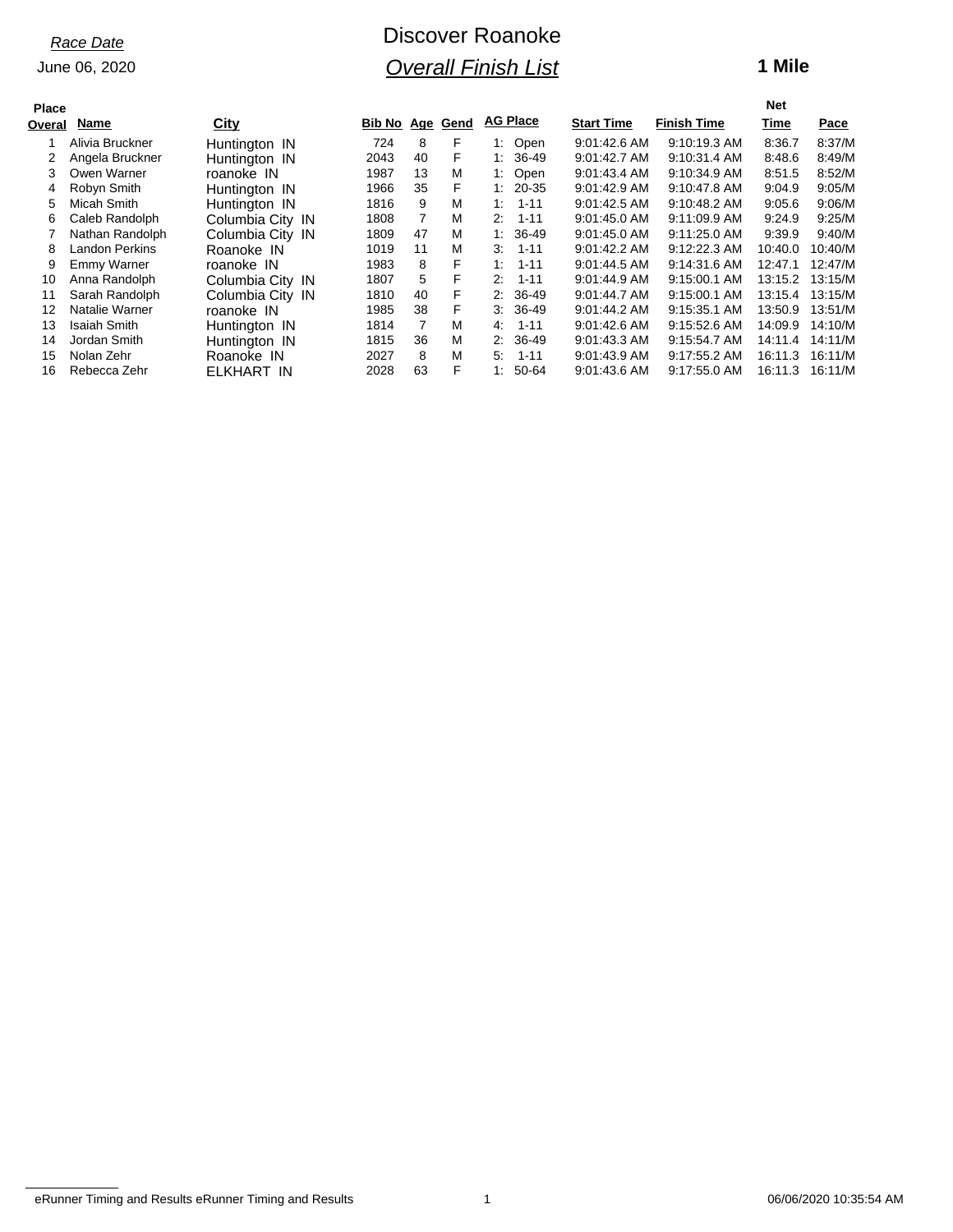June 06, 2020

# Discover Roanoke *Overall Finish List*

 **5K**

| <b>Place</b> |                                 |                             |                        |          |             |          |                 |                              | Net                          |                    |                  |
|--------------|---------------------------------|-----------------------------|------------------------|----------|-------------|----------|-----------------|------------------------------|------------------------------|--------------------|------------------|
| Overal       | <u>Name</u>                     | City                        | <b>Bib No Age Gend</b> |          |             |          | <b>AG Place</b> | <b>Start Time</b>            | <b>Finish Time</b>           | Time               | Pace             |
| 1            | Grayson Welch                   | Fort Wayne IN               | 1988                   | 15       | M           |          | 1: Open         | 8:59:25.6 AM                 | 9:18:37.6 AM                 | 19:12.0            | 6:12/M           |
| 2            | Hidi Gaff                       | Fort Wayne IN               | 979                    | 39       | F           |          | 1: Open         | 8:59:25.7 AM                 | 9:18:41.6 AM                 | 19:15.9            | 6:13/M           |
| 3            | <b>Tim Bruckner</b>             | Huntington IN               | 855                    | 42       | M           |          | $1:36-49$       | 8:59:25.7 AM                 | 9:18:53.2 AM                 | 19:27.5            | 6:17/M           |
| 4            | Hollyn Anderson                 | Roanoke IN                  | 2038                   | 20       | F           | 1:       | 20-35           | 8:59:27.0 AM                 | 9:22:03.7 AM                 | 22:36.7            | 7:18/M           |
| 5            | <b>Chandler Neal</b>            | Granger IN                  | 2041                   | 21       | M           | 1.       | 20-35           | 8:59:27.1 AM                 | 9:22:03.9 AM                 | 22:36.8            | 7:18/M           |
| 6            | Jay Prichard                    | Van Wert OH                 | 1743                   | 62       | M           | 1:       | 50-64           | 8:59:26.2 AM                 | 9:22:18.8 AM                 | 22:52.6            | 7:23/M           |
| 7            | Gretchen Witmer                 | Roanoke IN                  | 2033                   | 17       | F           | 1:       | $1 - 19$        | 8:59:27.7 AM                 | 9:22:57.4 AM                 | 23:29.6            | 7:35/M           |
| 8            | Noah Warner                     | roanoke IN                  | 1986                   | 15       | M           | 1:       | $1 - 19$        | 8:59:28.4 AM                 | 9:23:24.6 AM                 | 23:56.1            | 7:43/M           |
| 9            | Ben Claghorn                    | Roanoke IN                  | 904                    | 13       | M           | 2:       | $1 - 19$        | 8:59:29.2 AM                 | 9:23:27.5 AM                 | 23:58.3            | 7:44/M           |
| 10           | Reesey LeBeane                  | Danville IL                 | 2036                   | 12       | F           | 2:       | $1 - 19$        | 8:59:25.5 AM                 | 9:23:57.9 AM                 | 24:32.4            | 7:55/M           |
| 11           | Alayna Bruckner                 | Huntington IN               | 720                    | 11       | F           | 3.       | $1 - 19$        | 8:59:26.5 AM                 | 9:24:16.4 AM                 | 24:49.9            | 8:01/M           |
| 12           | Cindy McGovern                  | Fort Wayne IN               | 991                    | 55       | F           | 1:       | 50-64           | 8:59:27.9 AM                 | 9:24:19.6 AM                 | 24:51.6            | 8:01/M           |
| 13           | Ashley Mosser                   | Ossian IN                   | 995                    | 27       | F           | 2:       | 20-35           | 8:59:27.1 AM                 | 9:24:22.0 AM                 | 24:54.8            | 8:02/M           |
| 14           | Corey Rice                      | Fort Wayne IN               | 1812                   | 25       | M           | 2:       | 20-35           | 8:59:27.2 AM                 | 9:24:22.6 AM                 | 24:55.3            | 8:02/M           |
| 15           | Bani Salazar                    | Fort Wayne IN               | 2059                   | 40       | M           | 2:       | 36-49           | 8:59:26.7 AM                 | 9:24:51.6 AM                 | 25:24.9            | 8:12/M           |
| 16           | heidi Warner                    | roanoke IN                  | 1984                   | 16       | F           | 4:       | $1 - 19$        | 8:57:52.4 AM                 | 9:24:46.3 AM                 | 26:53.9            | 8:41/M           |
| 17           | <b>Jesse Stanton</b>            | Roanoke IN                  | 1967                   | 43       | M           | 3.       | 36-49           | 8:59:33.2 AM                 | 9:26:35.5 AM                 | 27:02.2            | 8:43/M           |
| 18           | DJ Hartley                      | Fort Wayne IN               | 981                    | 59       | M           | 2:       | 50-64           | 8:59:29.8 AM                 | 9:26:57.7 AM                 | 27:27.8            | 8:52/M           |
| 19           | <b>Todd Sprague</b>             | Fort Wayne IN               | 2030                   | 26       | M           | 3.       | 20-35           | 8:59:26.5 AM                 | 9:27:20.5 AM                 | 27:54.0            | 9:00/M           |
| 20           | Eric Diamond                    | South Bend IN               | 975                    | 61       | M           | 3.       | 50-64           | 8:59:33.9 AM                 | 9:27:48.8 AM                 | 28:14.9            | 9:07/M           |
| 21           | Myra Witte                      | Fort Wayne IN               | 1994                   | 38       | F           | 1:       | 36-49           | 8:59:39.9 AM                 | 9:28:59.1 AM                 | 29:19.2            | 9:27/M           |
| 22           | <b>Beth Kessie</b>              | Roanoke IN                  | 986                    | 39       | F           | 2:       | 36-49           | 8:59:39.5 AM                 | 9:28:59.4 AM                 | 29:19.9            | 9:28/M           |
| 23           | <b>Mark Fisher</b>              | Fort Wayne IN               | 978                    | 53       | M           | 4:       | 50-64           | 8:59:29.6 AM                 | 9:28:53.0 AM                 | 29:23.4            | 9:29/M           |
| 24           | Mike Eifert                     | Fort Wayne IN               | 976                    | 55       | M           | 5.       | 50-64           | 8:59:34.5 AM                 | 9:29:04.6 AM                 | 29:30.1            | 9:31/M           |
| 25           | Elle McDonald                   | Huntington IN               | 2056                   | 14       | F<br>F      | 5.       | $1 - 19$        | 8:59:28.9 AM                 | $9:29:02.4$ AM               | 29:33.5            | 9:32/M           |
| 26           | Ella Colclesser                 | Roanoke IN                  | 2057                   | 14       | F           | 6:       | $1 - 19$        | 8:59:28.7 AM                 | 9:29:02.3 AM                 | 29:33.6            | 9:32/M           |
| 27           | Lydia Claghorn                  | Roanoke IN                  | 971                    | 40       |             | 3.       | 36-49           | 8:59:39.7 AM                 | 9:29:20.8 AM                 | 29:41.0            | 9:35/M           |
| 28<br>29     | Neil Zehr                       | Roanoke IN                  | 2000                   | 33<br>57 | M<br>M      | 4:       | 20-35<br>50-64  | 8:59:32.5 AM                 | 9:29:24.7 AM                 | 29:52.2            | 9:38/M<br>9:42/M |
| 30           | Jeff Anderson<br>Steve Anderson | Homer MI                    | 2042<br>2039           | 54       | M           | 6.<br>7: | 50-64           | 8:59:30.2 AM                 | 9:29:35.0 AM                 | 30:04.8            |                  |
| 31           | Rachel Anderson                 | Roanoke IN                  | 2040                   | 23       | F           | 3.       | 20-35           | 8:59:30.5 AM<br>8:59:29.5 AM | 9:29:35.5 AM<br>9:29:34.8 AM | 30:05.0<br>30:05.3 | 9:42/M<br>9:42/M |
| 32           | Lisa McDonald                   | Roanoke IN                  | 2055                   | 50       | F           | 2:       | 50-64           | 8:59:30.8 AM                 | 9:30:44.6 AM                 | 31:13.7            | 10:04/M          |
| 33           | Wyatt Morgan                    | Huntington IN               | 994                    | 24       | M           | 5.       | 20-35           | 8:59:28.5 AM                 | 9:31:08.3 AM                 | 31:39.8            | 10:13/M          |
| 34           | <b>Isaac Pflieger</b>           | Fort Wayne IN<br>Roanoke IN | 2054                   | 12       | M           | 3.       | $1 - 19$        | 8:59:30.1 AM                 | 9:31:53.4 AM                 | 32:23.3            | 10:27/M          |
| 35           | Mary Will                       | Fort Wayne IN               | 1991                   | 43       | F           | 4:       | 36-49           | 8:59:27.5 AM                 | 9:32:08.8 AM                 | 32:41.3            | 10:33/M          |
| 36           | Susan Tauscher                  | Fort Wayne IN               | 1977                   | 51       | F           | 3.       | 50-64           | 8:59:29.6 AM                 | 9:32:18.0 AM                 | 32:48.3            | 10:35/M          |
| 37           | <b>Bret Claghorn</b>            | Roanoke IN                  | 970                    | 41       | F           | 5.       | 36-49           | 8:59:40.9 AM                 | 9:33:09.6 AM                 | 33:28.7            | 10:48/M          |
| 38           | <b>Tim Davis</b>                | Warsaw IN                   | 974                    | 62       | M           | 8.       | 50-64           | 8:59:30.2 AM                 | 9:33:35.1 AM                 | 34:04.9            | 11:00/M          |
| 39           | Cameron Youngblood              | Roanoke IN                  | 1997                   | 32       | M           | 6.       | 20-35           | 8:57:52.6 AM                 | 9:32:15.8 AM                 | 34:23.2            | 11:06/M          |
| 40           | <b>Diane Sheets</b>             | Huntington IN               | 1813                   | 53       | F           | 4.       | 50-64           | 8:59:33.2 AM                 | 9:34:57.4 AM                 | 35:24.2            | 11:25/M          |
| 41           | <b>Carrie Rice</b>              | Roanoke IN                  | 1811                   | 51       | F           | 5.       | 50-64           | 8:59:28.9 AM                 | 9:35:04.9 AM                 | 35:35.9            | 11:29/M          |
| 42           | Cheryl Stromski                 | Antwerp OH                  | 2037                   | 64       | F           | 6:       | 50-64           | 8:59:32.2 AM                 | 9:36:15.3 AM                 | 36:43.1            | 11:51/M          |
| 43           | Amber Ramsey                    | Fort Wayne IN               | 2061                   | 30       | F           |          | 4: 20-35        | 8:59:28.8 AM                 | 9:36:40.0 AM                 |                    | 37:11.2 12:00/M  |
| 44           | Veronica Arias                  |                             | 2058                   | 43       | $\mathsf F$ | 6:       | 36-49           | 8:59:27.9 AM                 | 9:36:46.3 AM                 | 37:18.4            | 12:02/M          |
| 45           | <b>Stacey Stanton</b>           | Roanoke IN                  | 1968                   | 44       | F           |          | 7: 36-49        | 8:59:36.3 AM                 | 9:37:45.4 AM                 | 38:09.1            | 12:18/M          |
| 46           | ELISE NEHER                     | ROANOKE IN                  | 998                    | 14       | F           | 7:       | $1 - 19$        | 8:59:31.4 AM                 | 9:43:34.3 AM                 | 44:02.9            | 14:13/M          |
| 47           | ROB NEHER                       | ROANOKE IN                  | 999                    | 54       | M           | 9.       | 50-64           | 8:59:31.7 AM                 | 9:43:52.7 AM                 |                    | 44:20.9 14:18/M  |
| 48           | Alaina Amerio                   | Schererville IN             | 679                    | 12       | F           | 8.       | $1 - 19$        | 8:59:38.1 AM                 | 9:49:53.7 AM                 |                    | 50:15.6 16:13/M  |
| 49           | Susan Miller                    | Huntington IN               | 992                    | 64       | F           | 7:       | 50-64           | 8:59:34.4 AM                 | 9:50:58.1 AM                 |                    | 51:23.6 16:35/M  |
| 50           | Catherine Tarka                 | Fort Wayne IN               | 1976                   | 57       | F           | 8.       | 50-64           | 8:59:39.6 AM                 | 9:51:12.8 AM                 |                    | 51:33.2 16:38/M  |
| 51           | Jana Davies                     | Schererville IN             | 973                    | 43       | F           |          | 8: 36-49        | 8:59:38.1 AM                 | 9:51:12.7 AM                 |                    | 51:34.6 16:38/M  |
| 52           | <b>JUNE HINTON</b>              | ROANOKE IN                  | 982                    | 65       | F           | 1:       | 65-99           | 8:59:38.7 AM                 | 9:51:56.5 AM                 | 52:17.8            | 16:52/M          |
| 53           | Jennifer Adair                  | Fort Wayne IN               | 460                    | 55       | F           | 9.       | 50-64           | 8:59:39.1 AM                 | 9:51:58.7 AM                 | 52:19.6            | 16:53/M          |
| 54           | <b>VICKY EISENHUT</b>           | ROANOKE IN                  | 977                    | 68       | F           | 2:       | 65-99           | 8:59:38.9 AM                 | 9:51:58.6 AM                 |                    | 52:19.6 16:53/M  |
| 55           | Amanda Williams                 | Roanoke IN                  | 1992                   | 48       | F           | 9.       | 36-49           | 8:59:38.5 AM                 | 9:52:52.1 AM                 |                    | 53:13.6 17:10/M  |
| 56           | Nate Williams                   | Roanoke IN                  | 1993                   | 46       | M           |          | 4: 36-49        | 8:59:37.2 AM                 | 9:52:52.3 AM                 |                    | 53:15.1 17:11/M  |
| 57           | Kyle Zanker                     | FORT WAYNE IN               | 1998                   | 63       | F           |          | 10: 50-64       | 8:59:44.8 AM                 | 9:53:01.1 AM                 |                    | 53:16.2 17:11/M  |
| 58           | <b>Cathy Swartz</b>             | Fort Wayne IN               | 1973                   | 65       | F           | 3.       | 65-99           | 8:59:44.8 AM                 | 9:53:01.3 AM                 | 53:16.5            | 17:11/M          |
| 59           | Amanda Zehr                     | Huntington IN               | 1999                   | 29       | F           |          | $5: 20-35$      | 8:59:34.8 AM                 | 9:53:26.8 AM                 |                    | 53:52.0 17:23/M  |
|              |                                 |                             |                        |          |             |          |                 |                              |                              |                    |                  |

eRunner Timing and Results eRunner Timing and Results 1 06/06/2020 10:34:13 AM